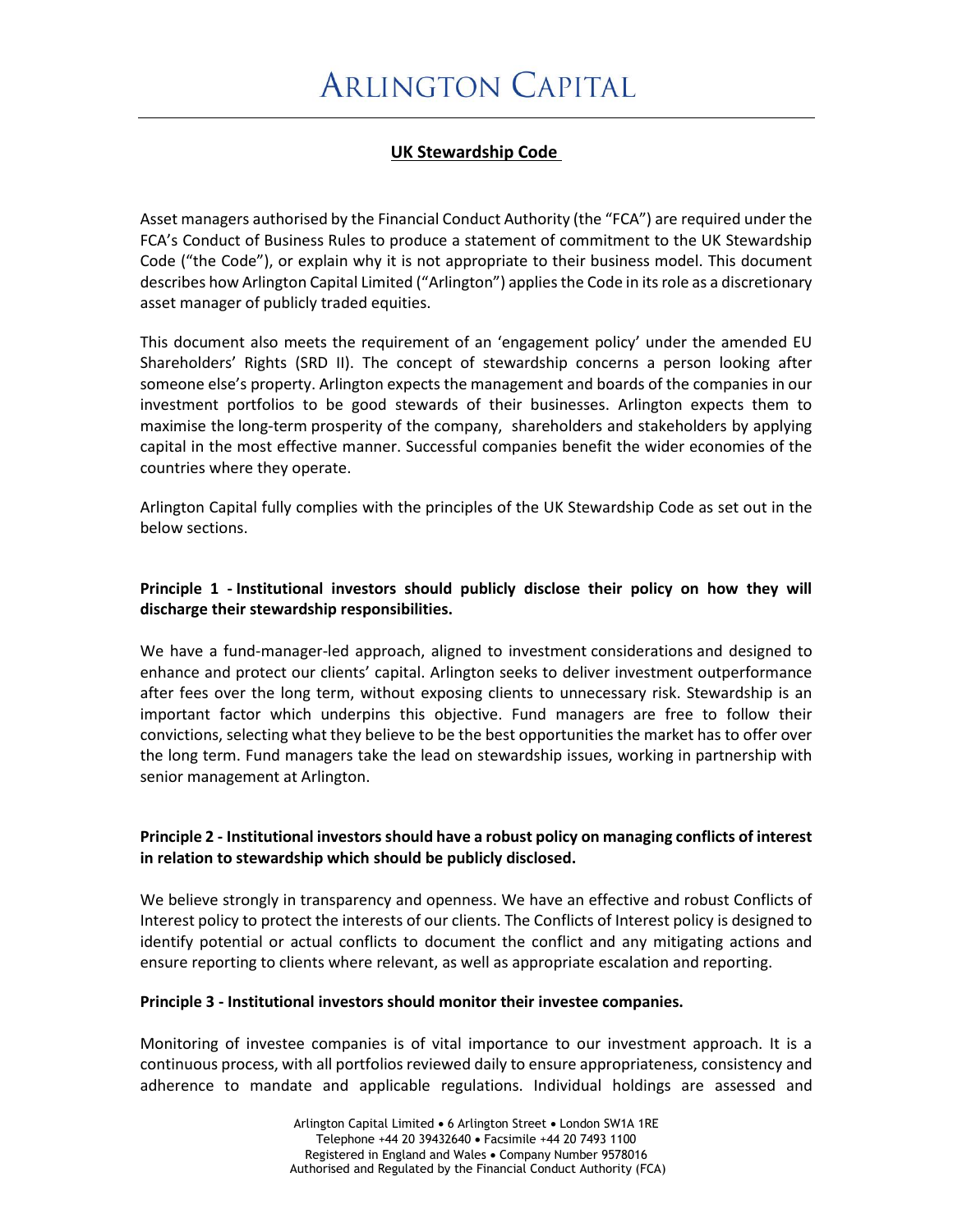monitored daily for news flow, through conversations with the wider investment community and, where necessary, directly with the company. Arlington's investment team and specialists seek to understand how governance factors impact long-term performance through monitoring.

Arlington is a small investment manager and therefore is often unable to meet management teams directly. However, we regularly participate in results meetings, webinars, conferences etc. with the management teams of investee companies, typically after the release of financial results, but often more frequently where the need arises. The aim of these meetings is to learn more about the company and to ensure that an alignment exists between a company and its shareholders. Arlington seeks a greater understanding into the ESG, sustainability strategy of a company, and whether it adds value to a firm's business model and the wider sustainability agenda.

### **Principle 4 - Institutional investors should establish clear guidelines on when and how they will escalate their stewardship activities.**

The aim of our investment process is to understand a business as comprehensively as possible. In the majority of instances, where we are convinced that an appropriate alignment exists between owners and managers, we will be supportive of the management team's long-term strategy. Our stewardship activities escalate where we are concerned about misalignment between owners and managers or where we believe an alternative strategy may result in the creation of greater longterm shareholder value. Arlington is a small investment manager and therefore in order for action to be effective would need to cooperate with other investors or ultimately sell the shares in the investment if a satisfactory resolution was not possible.

We prefer to undertake our corporate governance duties behind closed doors. However, if private discussions fail to deliver the outcomes we are seeking, then we are prepared to make our concerns public, utilising our website, traditional press and social media channels to do so.

### **Principle 5 - Institutional investors should be willing to act collectively with other investors where appropriate.**

Arlington as a small investment manager is happy to engage with other investors, where appropriate, to achieve its objectives. In any instance where Arlington may act collectively the Conflict of Interest Policy and insider list will be followed. External legal assistance may be sought. Note: we have not collaborated with other shareholders to date and are unlikely to join public, high profile campaigns.

### **Principle 6 - Institutional investors should have a clear policy on voting and disclosure of voting activity.**

Arlington considers the appropriate exercise of voting rights is an important factor in the ongoing management of clients' investments. However, we only vote where the issue to be voted on is considered of some importance to the company and its investors. Arlington's voting policy incorporates best practice, but there may be occasions where the nature of a company's business and explanations provided by the company warrant a different approach. Voting forms an important part of our stewardship responsibilities and we will vote against management when we believe this will lead to a better outcome and is in the interests of our clients.